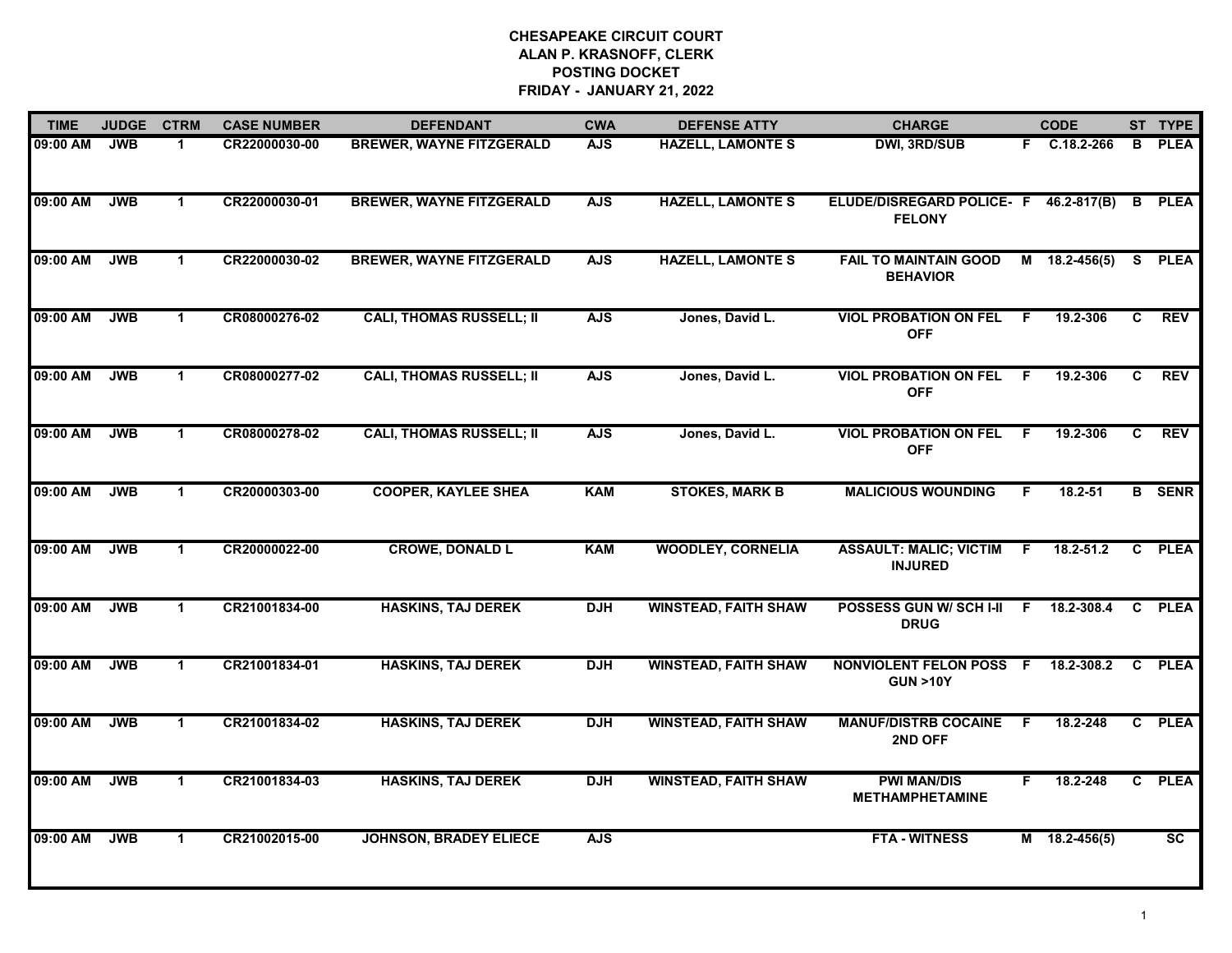| <b>TIME</b> | <b>JUDGE</b> | <b>CTRM</b>  | <b>CASE NUMBER</b> | <b>DEFENDANT</b>                | <b>CWA</b> | <b>DEFENSE ATTY</b>         | <b>CHARGE</b>                                        | <b>CODE</b>      |    | ST TYPE       |
|-------------|--------------|--------------|--------------------|---------------------------------|------------|-----------------------------|------------------------------------------------------|------------------|----|---------------|
| 09:00 AM    | <b>JWB</b>   | $\mathbf{1}$ | CR18000289-07      | <b>LAWLIS, CHASITY LEKAYE</b>   | <b>AEP</b> | Black, Hugh E.; III         | <b>VIOL PROBATION ON FEL</b><br><b>OFF</b>           | F.<br>19.2-306   | C. | <b>REV</b>    |
| 09:00 AM    | <b>JWB</b>   | $\mathbf{1}$ | CR18000329-02      | <b>LAWLIS, CHASITY LEKAYE</b>   | <b>AEP</b> | Black, Hugh E.; III         | <b>VIOL PROBATION ON FEL</b><br><b>OFF</b>           | 19.2-306<br>F.   | C  | <b>REV</b>    |
| 09:00 AM    | <b>JWB</b>   | $\mathbf{1}$ | CR19000130-01      | <b>LAWLIS, CHASITY LEKAYE</b>   | <b>AEP</b> | Black, Hugh E.; III         | <b>VIOL PROBATION ON FEL</b><br><b>OFF</b>           | 19.2-306<br>F.   | C  | <b>REV</b>    |
| 09:00 AM    | <b>JWB</b>   | 1            | CR20001483-00      | <b>MAY, AMBER EILEEN</b>        | <b>AEP</b> | <b>HORTON, WYNN</b>         | <b>POSSESS HEROIN</b>                                | 18.2-250<br>F.   | в  | <b>DD</b>     |
| 09:00 AM    | <b>JWB</b>   | $\mathbf 1$  | CR16001661-07      | <b>MCCLOUD, JAMIE L</b>         | <b>AJS</b> | <b>HERNANDEZ, DONNA E</b>   | <b>VIOL PROBATION ON FEL</b><br><b>OFF</b>           | F.<br>19.2-306   | C. | REV           |
| 09:00 AM    | <b>JWB</b>   | $\mathbf 1$  | CR16001661-08      | <b>MCCLOUD, JAMIE L</b>         | <b>AJS</b> | <b>HERNANDEZ, DONNA E</b>   | <b>VIOL PROBATION ON FEL</b><br><b>OFF</b>           | 19.2-306<br>F.   | C. | <b>REV</b>    |
| 09:00 AM    | <b>JWB</b>   | $\mathbf{1}$ | CR20001141-00      | PEREIRA, MARTINA MARIE          | <b>KAM</b> | <b>WENTWORTH, RACHEL E</b>  | <b>ATTEMPT MALICIOUS</b><br><b>WOUNDING</b>          | F<br>$18.2 - 51$ |    | C TRYL        |
| 09:00 AM    | <b>JWB</b>   | $\mathbf 1$  | CR20001019-02      | <b>RODRIQUEZ, JOSE</b>          | <b>AEP</b> | James, Andrew K.            | <b>PUBLIC INTOXICATION</b>                           | М<br>18.2-388    |    | S TRYL        |
| 09:00 AM    | <b>JWB</b>   | $\mathbf 1$  | CR20001019-00      | <b>RODRIQUEZ, JOSE P</b>        | <b>AEP</b> | James, Andrew K.            | <b>BREAK AND ENTER</b>                               | 18.2-91<br>F     |    | <b>B</b> TRYL |
| 09:00 AM    | <b>JWB</b>   | $\mathbf{1}$ | CR20001019-01      | <b>RODRIQUEZ, JOSE P</b>        | <b>AEP</b> | James, Andrew K.            | <b>ASSAULT &amp; BATTERY</b>                         | 18.2-57<br>Μ     |    | <b>B</b> TRYL |
| 09:00 AM    | <b>JWB</b>   | $\mathbf{1}$ | CR20001136-00      | <b>SEEDS, CHRISTOPHER WAYNE</b> | <b>AEP</b> | <b>BROCCOLETTI, JAMES O</b> | <b>POSSESS COCAINE</b>                               | 18.2-250<br>F.   |    | <b>B</b> TRYL |
| 09:00 AM    | <b>JWB</b>   | $\mathbf{1}$ | CR20001136-01      | <b>SEEDS, CHRISTOPHER WAYNE</b> | <b>AEP</b> | <b>BROCCOLETTI, JAMES O</b> | DRIVE W/LIC REV/SUSP, 3 IN M<br><b>10Y</b>           | B.46.2-301       |    | <b>B</b> TRYL |
| 09:00 AM    | <b>JWB</b>   | $\mathbf{1}$ | CR20001136-02      | <b>SEEDS, CHRISTOPHER WAYNE</b> | <b>AEP</b> | <b>BROCCOLETTI, JAMES O</b> | ELUDE/DISREGARD POLICE- M 46.2-817(A)<br><b>MISD</b> |                  |    | <b>B</b> TRYL |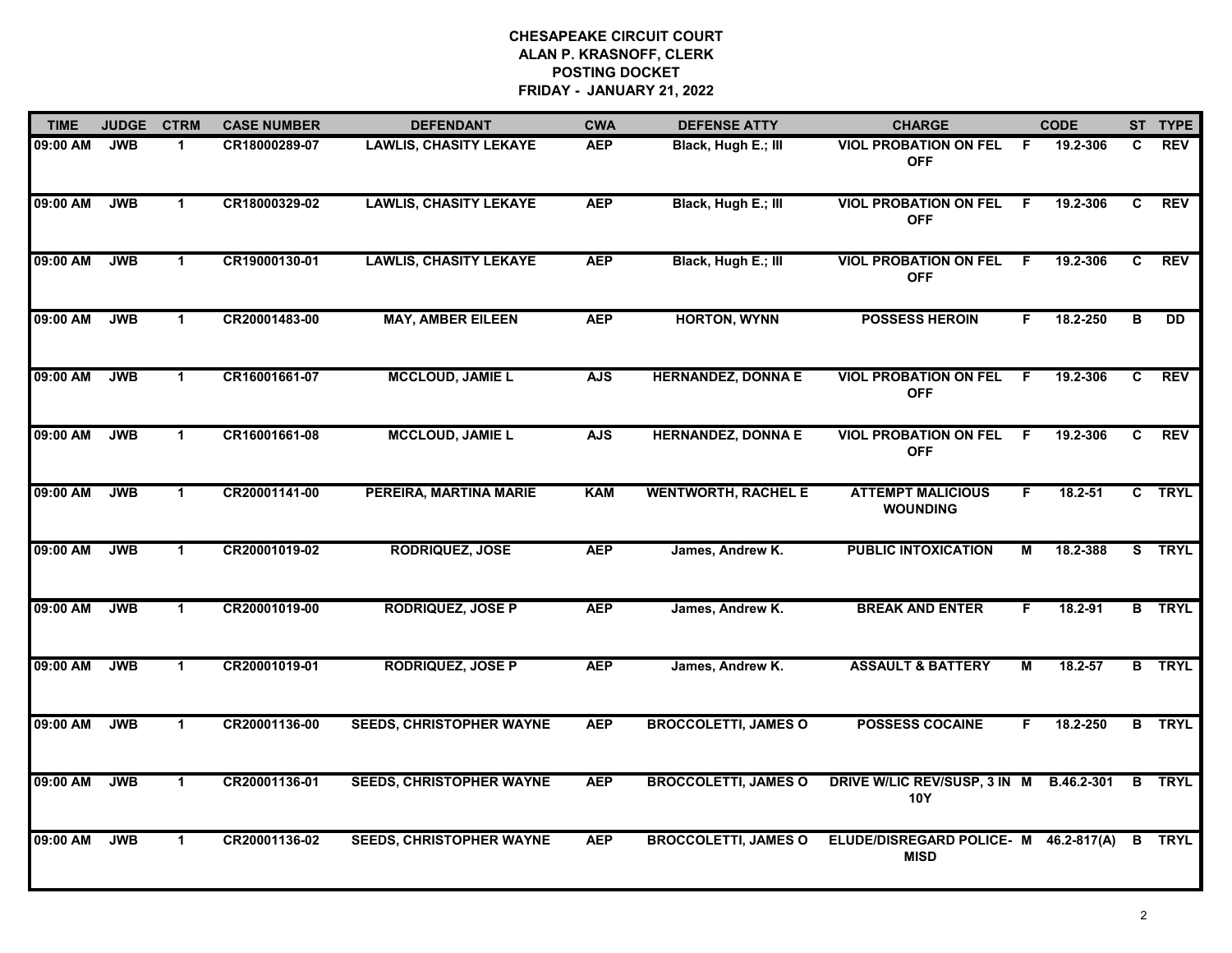| <b>TIME</b> | <b>JUDGE</b> | <b>CTRM</b>  | <b>CASE NUMBER</b> | <b>DEFENDANT</b>                                | <b>CWA</b> | <b>DEFENSE ATTY</b>       | <b>CHARGE</b>                                    |    | <b>CODE</b>     |              | ST TYPE       |
|-------------|--------------|--------------|--------------------|-------------------------------------------------|------------|---------------------------|--------------------------------------------------|----|-----------------|--------------|---------------|
| 09:00 AM    | <b>JWB</b>   | $\mathbf{1}$ | CR20000327-00      | <b>SHINGLEDECKER, CHRISTINE</b><br><b>MARIE</b> | <b>DJH</b> | Mason, G. Jeffrey         | <b>IDENTITY THEFT &gt;\$500</b>                  |    | F 18.2-186.3    | B.           | <b>MENT</b>   |
| 09:00 AM    | RGM          | 3            | CR17000917-03      | <b>BRADSHAW, PAULA MARIE</b>                    | <b>JAF</b> |                           | <b>VIOL PROBATION ON FEL</b><br><b>OFF</b>       | E  | 19.2-306        | B            | <b>REV</b>    |
| 09:00 AM    | <b>RGM</b>   | $\mathbf{3}$ | CR17000917-04      | <b>BRADSHAW, PAULA MARIE</b>                    | <b>JAF</b> |                           | <b>FAIL TO APPEAR-</b><br><b>FEL/MISD/SUMONS</b> |    | $M$ 18.2-456(6) | <b>S</b>     | <b>CAP</b>    |
| 09:00 AM    | <b>RGM</b>   | 3            | CR17000917-05      | <b>BRADSHAW, PAULA MARIE</b>                    | <b>JAF</b> |                           | <b>FTA-ADAT</b>                                  |    | $M$ 18.2-456(6) | B            | <b>CAP</b>    |
| 09:00 AM    | RGM          | 3            | CR21000900-00      | <b>CHADWICK, REGINA L</b>                       | <b>JLF</b> | <b>BLAIR, JEFFREY R</b>   | <b>RECKLESS SP SCHOOL</b><br><b>ZONE 52/25</b>   | М  | A.46.2-862      | S.           | <b>MENT</b>   |
| 09:00 AM    | <b>RGM</b>   | $\mathbf{3}$ | CR07004387-00      | <b>CHAPMAN, CHARLIE DAVID; JR</b>               | <b>JLF</b> | <b>WILLIAM TALIAFERRO</b> | <b>POSSESS HEROIN</b>                            | F. | 18.2-250        | B            | <b>ROL</b>    |
| 09:00 AM    | RGM          | 3            | CR07004388-00      | <b>CHAPMAN, CHARLIE DAVID; JR</b>               | <b>JLF</b> | <b>WILLIAM TALIAFERRO</b> | <b>POSSESS COCAINE</b>                           | F. | 18.2-250        | В            | <b>ROL</b>    |
| 09:00 AM    | <b>RGM</b>   | $\mathbf{3}$ | CR20000681-00      | <b>FRIED, DEBORAH LYNN</b>                      | <b>JLF</b> | Martin, Terence P.        | <b>GRAND LARCENY</b>                             | F. | 18.2-95         |              | <b>B</b> TRYL |
| 09:00 AM    | <b>RGM</b>   | 3            | CR21000959-00      | <b>GOODRICH, FRANK NILES; IV</b>                | <b>JRA</b> | Black, Hugh E.; III       | <b>MALIC SHOOT/THRW AT</b><br><b>VEHICLE</b>     | F. | 18.2-154        | в            | C             |
| 09:00 AM    | RGM          | 3            | CR21000959-01      | <b>GOODRICH, FRANK NILES; IV</b>                | <b>JRA</b> | Black, Hugh E.; III       | <b>FAIL STOP ACCIDENT &gt;</b><br>\$1000 FEL     |    | F C.46.2-894    | в            | C             |
| 09:00 AM    | <b>RGM</b>   | 3            | CR02A02840-01      | <b>HATTON, GERARD ANTONIO</b>                   | <b>JRA</b> | <b>BLAIR, JEFFREY R</b>   | <b>PROB VIOL GRAND</b><br><b>LARCENY</b>         | F. | 19.2-306        | C            | <b>REV</b>    |
| 09:00 AM    | RGM          | 3            | CR02A02841-01      | <b>HATTON, GERARD ANTONIO</b>                   | <b>JRA</b> | <b>BLAIR, JEFFREY R</b>   | <b>PROB VIOL BREAK AND</b><br><b>ENTER</b>       | F. | 19.2-306        | C            | REV           |
| 09:00 AM    | <b>RGM</b>   | $\mathbf{3}$ | CR21001538-00      | <b>LATHAM, BREON</b>                            | JLF        | <b>STOKES, MARK B</b>     | <b>DWI, 3RD/SUB</b>                              |    | $F$ C.18.2-266  | $\mathbf{B}$ | C             |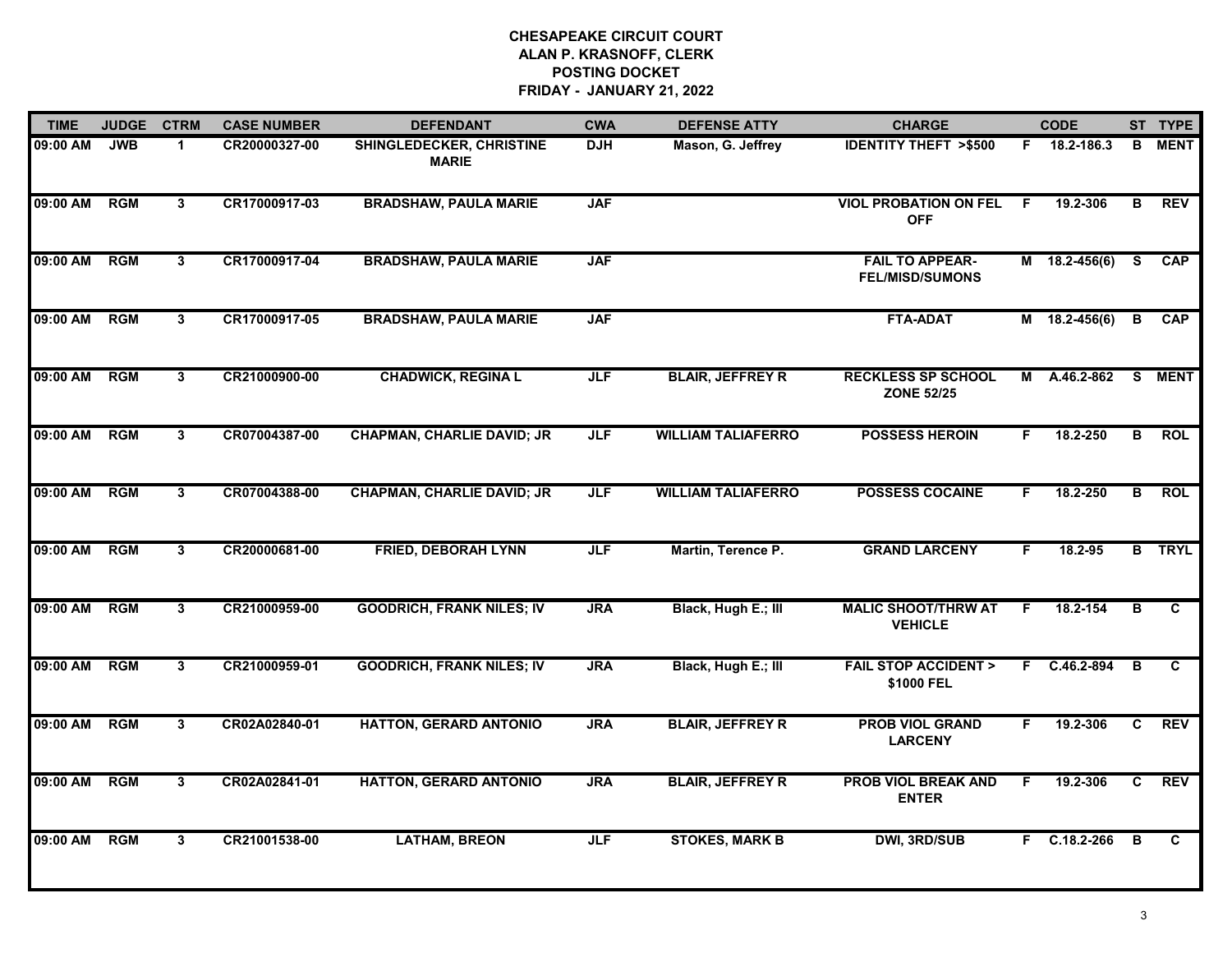| <b>TIME</b> | <b>JUDGE</b> | <b>CTRM</b>  | <b>CASE NUMBER</b> | <b>DEFENDANT</b>                                | <b>CWA</b> | <b>DEFENSE ATTY</b>           | <b>CHARGE</b>                                     |    | <b>CODE</b>  |                | ST TYPE       |
|-------------|--------------|--------------|--------------------|-------------------------------------------------|------------|-------------------------------|---------------------------------------------------|----|--------------|----------------|---------------|
| 09:00 AM    | <b>RGM</b>   | $\mathbf{3}$ | CR20001457-00      | <b>LAWRENCE, JAMILA TANAI</b><br><b>DANIELL</b> | <b>JAF</b> | <b>MORRIS, DIALLOK</b>        | NONVIOLENT FELON POSS F<br><b>GUN &gt;10Y</b>     |    | 18.2-308.2   |                | <b>B</b> TRYL |
| 09:00 AM    | <b>RGM</b>   | $\mathbf{3}$ | CR21000417-01      | <b>MCADOO, KEITH KENYON</b>                     | <b>JAF</b> | <b>HERNANDEZ, DONNA E</b>     | <b>GRAND LARCENY</b>                              | F. | 18.2-95      | $\overline{c}$ | <b>WC</b>     |
| 09:00 AM    | <b>RGM</b>   | $\mathbf{3}$ | CR21000417-02      | <b>MCADOO, KEITH KENYON</b>                     | <b>JAF</b> | <b>HERNANDEZ, DONNA E</b>     | <b>CREDIT CARD LARCENY</b>                        | F. | 18.2-192     | $\mathbf{c}$   | <b>WC</b>     |
| 09:00 AM    | <b>RGM</b>   | $\mathbf{3}$ | CR21000417-03      | <b>MCADOO, KEITH KENYON</b>                     | <b>JAF</b> | <b>HERNANDEZ, DONNA E</b>     | <b>VIOLENT FELON POSS/TRAN F</b><br><b>WEAPON</b> |    | 18.2-308.2   | C              | <b>WC</b>     |
| 09:00 AM    | <b>RGM</b>   | $\mathbf{3}$ | CR19001339-00      | <b>MITCHELL, CHRISTOPHER</b><br><b>DEVONTE</b>  | <b>JAF</b> | Ireland, Elizabeth D.         | PERJURY: FALSE WRITTEN F<br><b>STMT</b>           |    | 18.2-434     |                | C PLEA        |
| 09:00 AM    | <b>RGM</b>   | 3            | CR21000311-00      | <b>MORRIS, JAROD ROBERT; SR</b>                 | <b>BKF</b> | <b>HOLDER, WILLIAM JOSHUA</b> | SHOPLIFT <\$1000 (3+)                             | F. | 18.2-103     |                | C PLEA        |
| 09:00 AM    | <b>RGM</b>   | 3            | CR21000311-01      | <b>MORRIS, JAROD ROBERT; SR</b>                 | <b>BKF</b> | <b>HOLDER, WILLIAM JOSHUA</b> | SHOPLIFT <\$1000 (3+)                             | F. | 18.2-103     |                | C PLEA        |
| 09:00 AM    | <b>RGM</b>   | $\mathbf{3}$ | CR20001130-00      | <b>PARHAM, TEION SENSIRE</b>                    | <b>JAF</b> | Byrum, Robert G.              | NONVIOL FELON POSS GUN F<br><b>W/I 10Y</b>        |    | 18.2-308.2   |                | C TRYL        |
| 09:00 AM    | RGM          | 3            | CR15001529-07      | <b>SEELEY, GARY ALLEN</b>                       | <b>JLF</b> | <b>HAZELL, LAMONTE</b>        | <b>VIOL PROBATION ON FEL</b><br><b>OFF</b>        | E  | 19.2-306     | C.             | <b>REV</b>    |
| 09:00 AM    | <b>RGM</b>   | 3            | CR15001529-08      | <b>SEELEY, GARY ALLEN</b>                       | <b>JLF</b> | <b>HAZELL, LAMONTE</b>        | <b>VIOL PROBATION ON FEL</b><br><b>OFF</b>        | F. | 19.2-306     | C              | <b>REV</b>    |
| 09:00 AM    | <b>RGM</b>   | 3            | CR15001529-09      | <b>SEELEY, GARY ALLEN</b>                       | <b>JLF</b> | <b>HAZELL, LAMONTE</b>        | <b>VIOL PROBATION ON FEL</b><br><b>OFF</b>        | F. | 19.2-306     | C.             | <b>REV</b>    |
| 09:00 AM    | <b>RGM</b>   | 3            | CR21001847-00      | <b>THOMASSON, BRYCE CARL</b>                    | <b>JRA</b> | Black, Hugh E.; III           | DWI, 1ST                                          |    | M A.18.2-266 |                | <b>B</b> TRYL |
| 09:00 AM    | <b>RGM</b>   | $\mathbf{3}$ | CR20000921-02      | <b>WILKINSON, JAMES LEWIS</b>                   | <b>JAF</b> | <b>MUSSONI, ERIK</b>          | VIOL GOOD BEHAV ON MISD M<br><b>OFF</b>           |    | 19.2-306     | в              | <b>REV</b>    |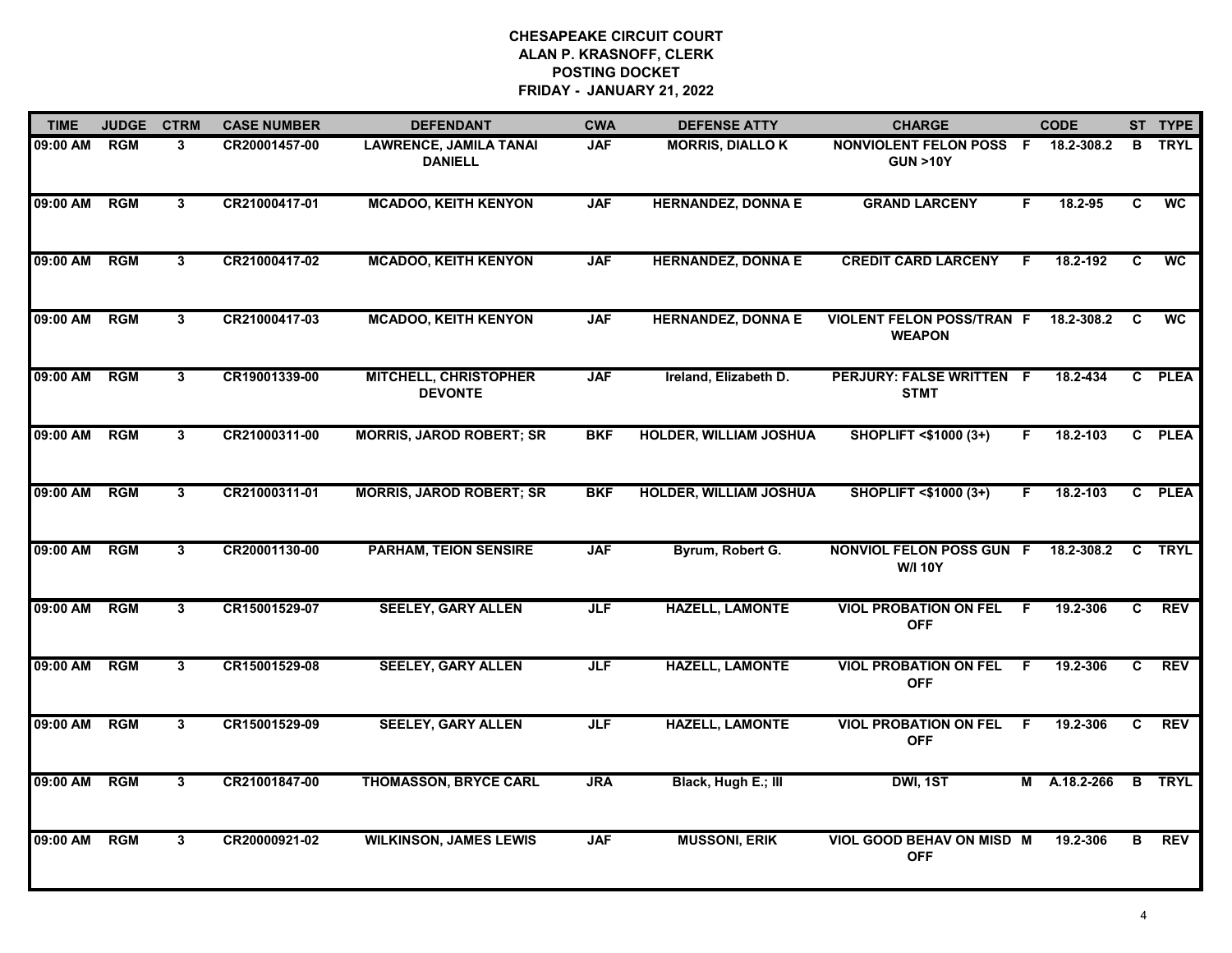| <b>TIME</b> | <b>JUDGE</b> | <b>CTRM</b>             | <b>CASE NUMBER</b> | <b>DEFENDANT</b>                  | <b>CWA</b> | <b>DEFENSE ATTY</b>        | <b>CHARGE</b>                                       |    | <b>CODE</b>  |          | ST TYPE       |
|-------------|--------------|-------------------------|--------------------|-----------------------------------|------------|----------------------------|-----------------------------------------------------|----|--------------|----------|---------------|
| 09:00 AM    | <b>RGM</b>   | 3                       | CR20000921-03      | <b>WILKINSON, JAMES LEWIS</b>     | <b>JAF</b> | <b>MUSSONI, ERIK</b>       | VIOL GOOD BEHAV ON FEL F<br><b>OFF</b>              |    | 19.2-306     | в        | <b>REV</b>    |
| 09:00 AM    | ST           | 4                       | CR20000373-00      | <b>ANGLERO, JOSE L</b>            | <b>MAP</b> |                            | <b>POSSESSION OF</b><br><b>MARIJUANA</b>            |    | M 18.2-250.1 | <b>S</b> | <b>UA</b>     |
| 09:00 AM    | SJT          | $\overline{\mathbf{4}}$ | CR14000277-11      | <b>BROOKS, JAMES VERNON; JR</b>   | <b>BEA</b> | <b>WENTWORTH, RACHEL E</b> | <b>VIOL PROBATION ON FEL</b><br><b>OFF</b>          | F. | 19.2-306     |          | C BOND        |
| 09:00 AM    | SJT          | 4                       | CR21001643-00      | <b>BROOKS, JUSTIN WILLIAM</b>     | <b>MAP</b> | <b>SHANNON, KRISTEN M</b>  | RD 105/60 SP                                        |    | M A.46.2-862 |          | S TRYL        |
| 09:00 AM    | ST           | 4                       | CR20001367-00      | <b>BUTCHER, ARKEEM DEQUANTAE</b>  | <b>MAP</b> | <b>WOODLEY, CAMELIA</b>    | <b>THREATEN OVER</b><br><b>TELEPHONE</b>            | М  | 18.2-427     |          | C TRYL        |
| 09:00 AM    | ST           | 4                       | CR21001817-00      | <b>DREW, DIAMOND RACHINA</b>      | <b>MAP</b> | <b>HORTON, WYNN</b>        | <b>RD 96/60 SP</b>                                  |    | M A.46.2-862 |          | S TRYL        |
| 09:00 AM    | ST           | 4                       | CR21001772-00      | <b>DUNNAVANT, TIMOTHY J</b>       | <b>BEA</b> | Black, Hugh E.; III        | <b>ASSAULT &amp; BATTERY-FAM M</b><br><b>MEMBER</b> |    | 18.2-57.2    |          | <b>B</b> TRYL |
| 09:00 AM    | SJT          | 4                       | CR21001818-00      | <b>FOWLER, KEVIN SHEROD; JR</b>   | <b>MAP</b> | <b>HORTON, WYNN</b>        | 110/60 SP-RD                                        | M  | A.46.2-862   |          | S TRYL        |
| 09:00 AM    | SJT          | 4                       | CR21001660-00      | <b>GALBREATH, JOHN EARL</b>       | <b>BEA</b> | <b>HORTON, WYNN</b>        | <b>TRESPASS AFTER</b><br><b>FORBIDDEN</b>           | М  | 18.2-119     |          | C PLEA        |
| 09:00 AM    | ST           | 4                       | CR20001867-00      | <b>GRAY, CLARENCE EDWARD; III</b> | <b>MAP</b> | <b>WOODLEY, CORNELIA</b>   | <b>RECKLESS DRIVING 95/60</b>                       |    | M A.46.2-862 | S.       | <b>TRYL</b>   |
| 09:00 AM    | ST           | 4                       | CR21001899-00      | PATTERSON, DUSTIN MATTHEW         | <b>MAP</b> | <b>NEELEY, ROBERT; JR</b>  | RD-101/60 SP                                        |    | M A.46.2-862 | S.       | <b>TRYL</b>   |
| 09:00 AM    | ST           | 4                       | CR19000697-03      | PORTER, TRE'VAUGHN SYLVESTER      | <b>BEA</b> | <b>WALL, LUCILLE</b>       | <b>VIOL PROBATION ON FEL</b><br><b>OFF</b>          | F. | 19.2-306     |          | <b>REV</b>    |
| 09:00 AM    | SJT          | 4                       | CR19000697-04      | PORTER, TRE'VAUGHN SYLVESTER      | <b>BEA</b> | <b>WALL, LUCILLE</b>       | <b>VIOL PROBATION ON FEL</b><br><b>OFF</b>          | F  | 19.2-306     |          | <b>REV</b>    |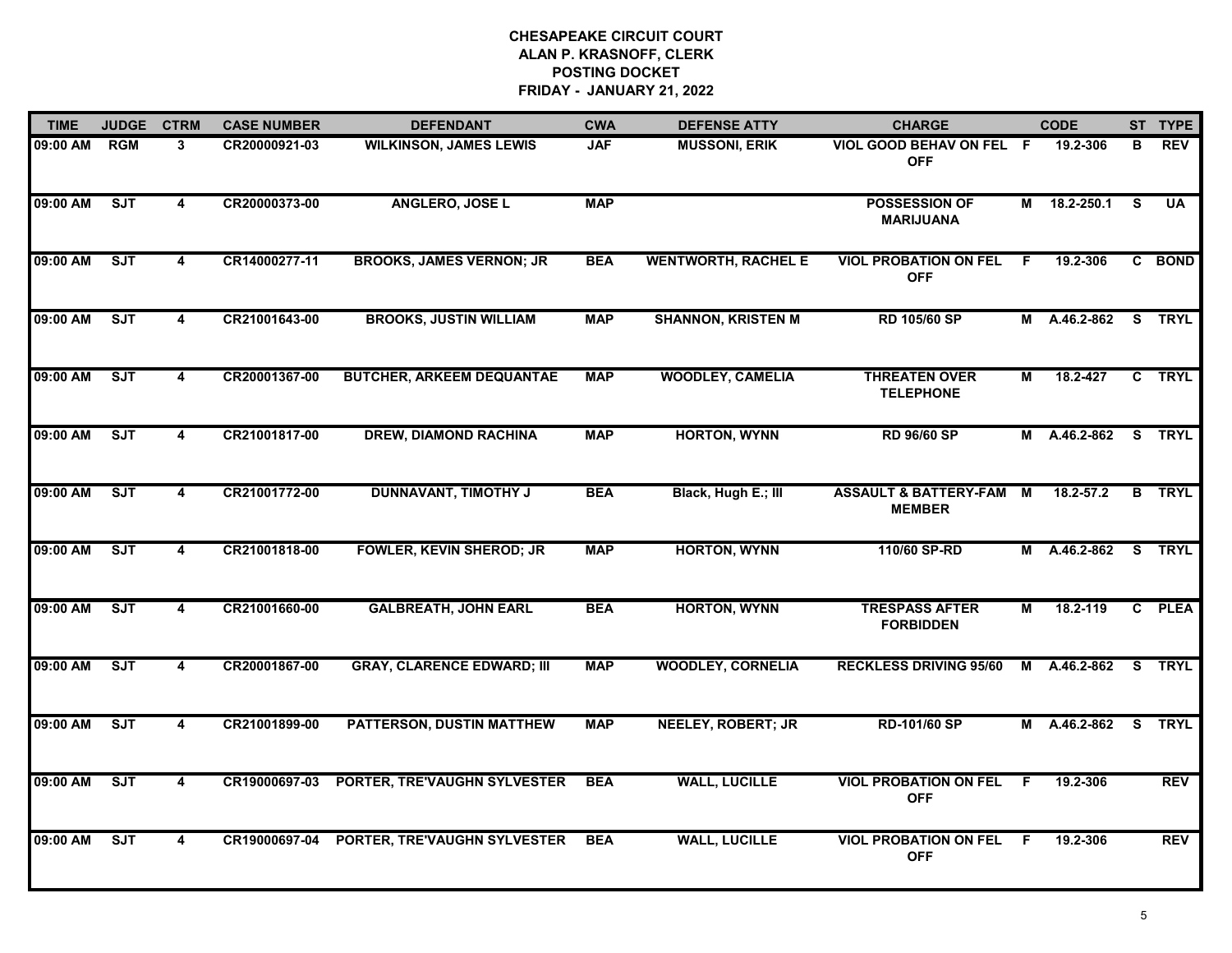| <b>TIME</b> | <b>JUDGE</b> | <b>CTRM</b>             | <b>CASE NUMBER</b> | <b>DEFENDANT</b>               | <b>CWA</b> | <b>DEFENSE ATTY</b>         | <b>CHARGE</b>                                     |              | <b>CODE</b> |   | ST TYPE       |
|-------------|--------------|-------------------------|--------------------|--------------------------------|------------|-----------------------------|---------------------------------------------------|--------------|-------------|---|---------------|
| 09:00 AM    | ST           | 4                       | CR19000697-05      | PORTER, TRE'VAUGHN SYLVESTER   | <b>BEA</b> | <b>WALL, LUCILLE</b>        | <b>VIOL PROBATION OF MISD</b><br><b>OFF</b>       | M            | 19.2-306    |   | <b>REV</b>    |
| 09:00 AM    | SJT          | $\overline{4}$          | CR18000457-00      | <b>RICHARDSON, TYHIR</b>       | <b>BEA</b> | <b>WOODLEY, CORNELIA</b>    | <b>ASSAULT &amp; BATTER</b>                       | М            | 18.2-57     | B | UA            |
| 09:00 AM    | ST           | 4                       | CR22000071-00      | <b>SYKES, DEJUAN JAMAL</b>     | <b>DRT</b> | <b>LEEMAN, RANDALL</b>      | <b>BOND APPEAL</b>                                | $\mathbf{o}$ | 19.2-124    |   | C BOND        |
| 09:00 AM    | SJT          | 4                       | CR20001362-00      | <b>WILSON, WENDELL WYNDALE</b> | <b>BEA</b> | Martin, Terence P.          | <b>ASSAULT &amp; BATTERY-FAM</b><br><b>MEMBER</b> | M            | 18.2-57.2   |   | <b>B</b> TRYL |
| 09:00 AM    | ST           | 4                       | CR20001362-01      | <b>WILSON, WENDELL WYNDALE</b> | <b>BEA</b> | Martin, Terence P.          | <b>CCA COMPLIANCE-JDR</b>                         | М            | 18.2-456    |   | <b>B</b> TRYL |
| 09:30 AM    | ST           | 4                       | CR19001950-03      | <b>METCALF, TROY MICHAEL</b>   |            |                             | <b>VIOL PROBATION ON FEL</b><br><b>OFF</b>        | - F          | 19.2-306    |   | <b>ADAT</b>   |
| 09:30 AM    | ST           | 4                       | CR19001950-04      | <b>METCALF, TROY MICHAEL</b>   |            |                             | <b>VIOL PROBATION ON FEL</b><br><b>OFF</b>        | -F           | 19.2-306    |   | <b>ADAT</b>   |
| 09:30 AM    | SJT          | 4                       | CR19001950-05      | <b>METCALF, TROY MICHAEL</b>   |            |                             | <b>VIOL PROBATION OF MISD</b><br><b>OFF</b>       | М            | 19.2-306    |   | <b>ADAT</b>   |
| 09:30 AM    | SJT          | 4                       | CR21000330-00      | <b>MYERS, JAMES ALBERT; JR</b> | <b>JAF</b> | <b>SINGLETON, KENNETH L</b> | <b>POSSESS COCAINE</b>                            | E            | 18.2-250    | C | TBS           |
| 09:30 AM    | SJT          | 4                       | CR21000330-01      | <b>MYERS, JAMES ALBERT; JR</b> | <b>JAF</b> | <b>SINGLETON, KENNETH L</b> | <b>POSSESS ADDERALL</b>                           | F.           | 18.2-250    | C | <b>TBS</b>    |
| 09:30 AM    | ST           | 4                       | CR21000330-02      | <b>MYERS, JAMES ALBERT; JR</b> | <b>JAF</b> | <b>SINGLETON, KENNETH L</b> | <b>POSSESS GUN W/ SCH I-II</b><br><b>DRUG</b>     | F.           | 18.2-308.4  | C | <b>TBS</b>    |
| 09:30 AM    | ST           | $\overline{\mathbf{4}}$ | CR18001710-02      | <b>PERRY, DONNEQUA</b>         |            |                             | <b>VIOL PROBATION ON FEL</b><br><b>OFF</b>        | F.           | 19.2-306    |   | <b>ADAT</b>   |
| 09:30 AM    | ST           | 4                       | CR22000032-00      | <b>STACY, RYAN JAMES</b>       | <b>SNO</b> | <b>LATUGA, BRIAN M</b>      | <b>INDECENT LIBERTIES</b><br><b>W/CHILD</b>       | F            | 18.2-370    |   | C ADAT        |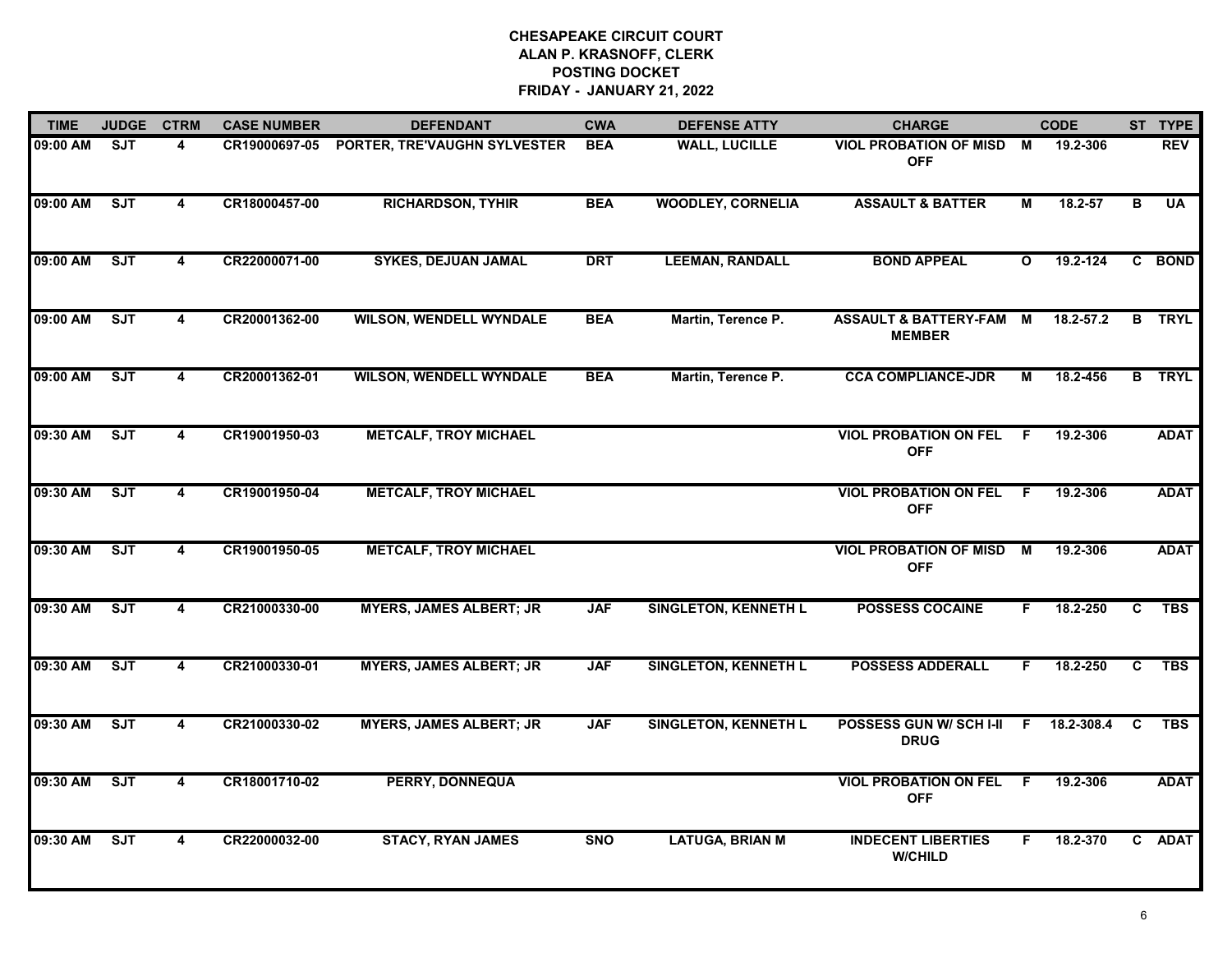| <b>TIME</b> | <b>JUDGE</b> | <b>CTRM</b>             | <b>CASE NUMBER</b> | <b>DEFENDANT</b>                | <b>CWA</b> | <b>DEFENSE ATTY</b>       | <b>CHARGE</b>                                     | <b>CODE</b>     |   | ST TYPE       |
|-------------|--------------|-------------------------|--------------------|---------------------------------|------------|---------------------------|---------------------------------------------------|-----------------|---|---------------|
| 09:30 AM    | SJT          | 4                       | CR22000032-01      | <b>STACY, RYAN JAMES</b>        | <b>SNO</b> | <b>LATUGA, BRIAN M</b>    | AGG SEX BATTERY: VICTIM F<br><13 YR               | 18.2-67.3       |   | C ADAT        |
| 09:30 AM    | SJT          | 4                       | CR21001936-00      | <b>WHITE, KENDALL ALEXANDER</b> | <b>BW</b>  | <b>STEVENSON, LAKISHI</b> | <b>VIOLENT FELON POSS/TRAN F</b><br><b>WEAPON</b> | 18.2-308.2      | B | <b>TBS</b>    |
| 09:30 AM    | <b>SJT</b>   | $\overline{4}$          | CR11001937-14      | <b>WILLIAMS, ANTONIO LAMONT</b> | <b>MLK</b> |                           | <b>VIOL PROBATION ON FEL</b><br><b>OFF</b>        | 19.2-306<br>F.  |   | <b>B</b> ADAT |
| 09:30 AM    | <b>SJT</b>   | 4                       | CR11001937-15      | <b>WILLIAMS, ANTONIO LAMONT</b> | <b>MLK</b> |                           | <b>VIOL PROBATION ON FEL</b><br><b>OFF</b>        | 19.2-306<br>- F |   | <b>B</b> ADAT |
| 09:30 AM    | SJT          | $\overline{\mathbf{4}}$ | CR11001937-16      | <b>WILLIAMS, ANTONIO LAMONT</b> | <b>MLK</b> |                           | <b>VIOL PROBATION OF MISD M</b><br><b>OFF</b>     | 19.2-306        |   | <b>B</b> ADAT |
| 09:30 AM    | SJT          | $\overline{4}$          | CR11001937-17      | <b>WILLIAMS, ANTONIO LAMONT</b> | <b>MLK</b> |                           | <b>FTA - ADATS</b>                                | $M$ 18.2-456(6) |   | <b>ADAT</b>   |
| 10:00 AM    | ST           | $\overline{\mathbf{4}}$ | CR14002148-08      | <b>GRANDISON, LEMONT CARLOS</b> | <b>BEA</b> | <b>MUSSONI, ERIK</b>      | <b>VIOL PROBATION ON FEL</b><br><b>OFF</b>        | 19.2-306<br>F.  |   | C BOND        |
| 10:30 AM    | SJT          | 4                       | CR21000711-00      | <b>RIDDICK, LASHONDA ASHLEY</b> | <b>DAW</b> | <b>SPARTZ, SARA</b>       | <b>DESTRUCT PROP W/INTENT F</b><br>$>= $1000$     | 18.2-137        |   | <b>B</b> PLEA |
| 10:30 AM    | ST           | 4                       | CR21000711-01      | <b>RIDDICK, LASHONDA ASHLEY</b> | <b>DAW</b> | <b>SPARTZ, SARA</b>       | <b>OBSTRUCT/RESIST W/O</b><br><b>FORCE</b>        | 18.2-460<br>М   |   | <b>B</b> PLEA |
| 10:30 AM    | ST           | 4                       | CR21000711-02      | <b>RIDDICK, LASHONDA ASHLEY</b> | <b>DAW</b> |                           | <b>PUBLIC INTOX</b>                               | 18.2-388<br>М   |   | S PLEA        |
| 11:00 AM    | SJT          | 4                       | CR16001191-05      | <b>HOLMAN, JENNILEE</b>         |            |                           | <b>VIOL PROBATION ON FEL</b><br><b>OFF</b>        | - F<br>19.2-306 |   | C ADAT        |
| 11:00 AM    | SJT          | $\overline{\mathbf{4}}$ | CR17002071-06      | <b>HOLMAN, JENNILEE</b>         |            |                           | <b>VIOL PROBATION ON FEL</b><br><b>OFF</b>        | 19.2-306<br>F.  |   | C ADAT        |
| 11:00 AM    | SJT          | 4                       | CR17002071-07      | <b>HOLMAN, JENNILEE</b>         |            |                           | <b>VIOL PROBATION ON FEL</b><br><b>OFF</b>        | 19.2-306<br>-F  |   | C ADAT        |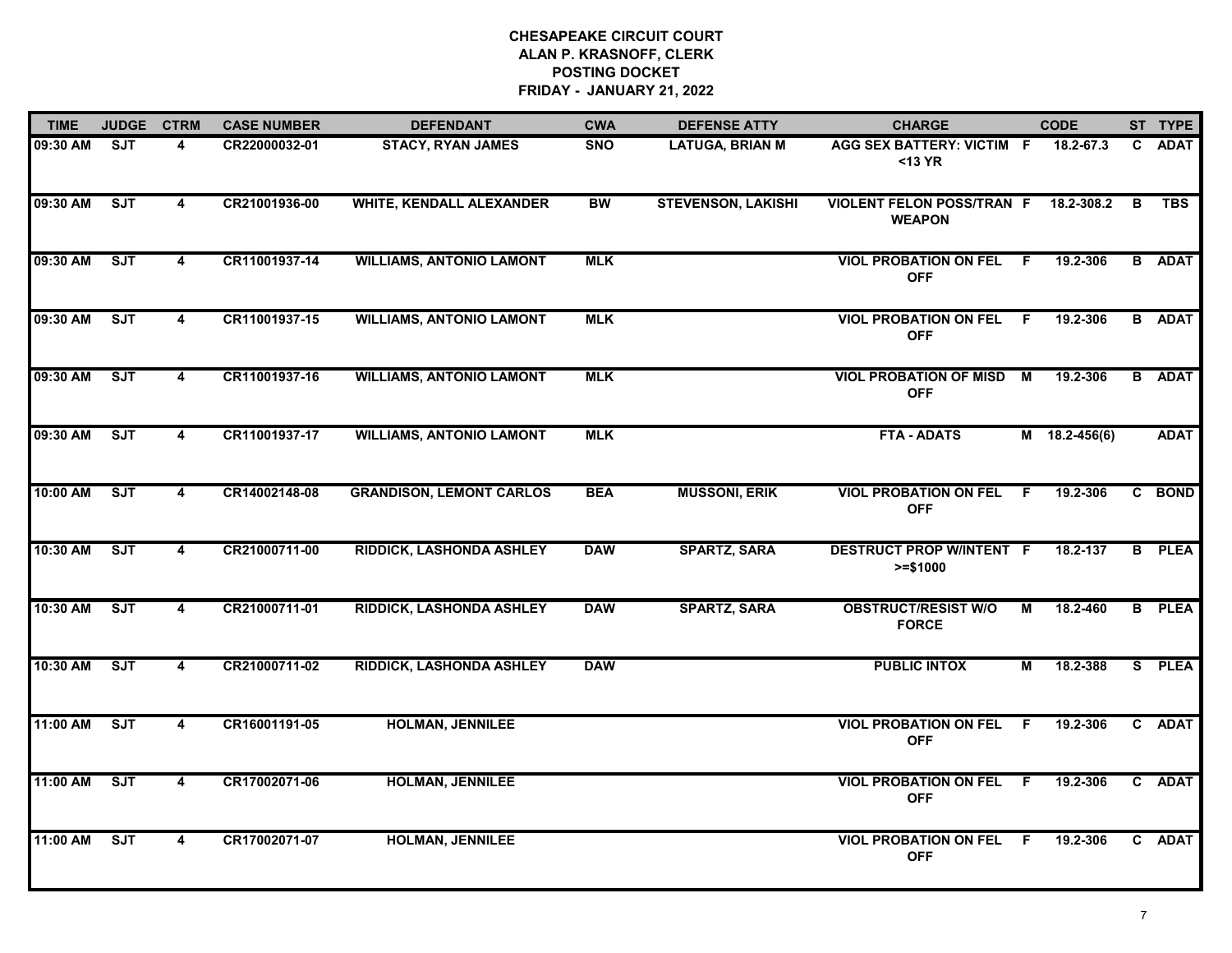| <b>TIME</b> | <b>JUDGE</b> | <b>CTRM</b> | <b>CASE NUMBER</b> | <b>DEFENDANT</b>                | <b>CWA</b> | <b>DEFENSE ATTY</b>           | <b>CHARGE</b>                                    |    | <b>CODE</b> |                | ST TYPE       |
|-------------|--------------|-------------|--------------------|---------------------------------|------------|-------------------------------|--------------------------------------------------|----|-------------|----------------|---------------|
| 09:00 AM    | <b>RAB</b>   | 5           | CR20001733-00      | <b>BYRD, RICHARD CLINTON</b>    | <b>TDM</b> | Black, Hugh E.; III           | <b>POSSESS COCAINE</b>                           | F. | 18.2-250    | в              | DD.           |
| 09:00 AM    | <b>RAB</b>   | 5           | CR20000454-00      | <b>COBLE, CHRISTIAN TAYLOR</b>  | <b>TDM</b> |                               | <b>FAIL TO OBEY HIGHWAY</b><br><b>MARKING</b>    |    | 46.2-804    |                | S TRYL        |
| 09:00 AM    | <b>RAB</b>   | 5           | CR20000268-00      | <b>COLEY, ERNEST L; JR</b>      | <b>TDM</b> |                               | <b>IMPROPER PASSING ON</b><br><b>RIGHT</b>       |    | 46.2-841    |                | S TRYL        |
| 09:00 AM    | <b>RAB</b>   | 5           | CR21001963-00      | <b>CUPP, KENNETH SHAWN</b>      | <b>TDM</b> |                               | <b>PUBLIC INTOX</b>                              | М  | 46-157      |                | <b>B</b> TRYL |
| 09:00 AM    | <b>RAB</b>   | 5           | CR21001194-00      | <b>GARDNER, ALICIA MONIQUE</b>  | <b>TDM</b> |                               | <b>FAIL STOP SCENE OF</b><br><b>ACCIDENT</b>     | М  | B.46.2-896  |                | S TRYL        |
| 09:00 AM    | <b>RAB</b>   | 5           | CR20001912-00      | HARGRAVES, KRISTIN LEONTYNE     | <b>TDM</b> |                               | <b>FOLLOWING TOO CLOSELY I</b>                   |    | 46.2-816    | S.             | <b>TRYL</b>   |
| 09:00 AM    | <b>RAB</b>   | 5           | CR21000633-00      | <b>HARRIS, BRIAN DWAYNE</b>     | <b>SNO</b> | <b>BRUCH, GEORGE W</b>        | <b>COMPUTER SOLICIATION OF F</b><br><b>MINOR</b> |    | 18.2-374.3  | B              | <b>SENR</b>   |
| 09:00 AM    | <b>RAB</b>   | 5           | CR21000017-00      | <b>LUPTON, DAVID KENNETH</b>    | JF         | <b>COLLINS, J KEVIN</b>       | <b>POSSESS</b><br><b>METHAMPHETAMINE</b>         | F. | 18.2-250    | B              | <b>DD</b>     |
| 09:00 AM    | <b>RAB</b>   | 5           | CR21000007-01      | <b>MCDUFFIE, ANNIE TWIFORD</b>  | <b>TDM</b> | James, Andrew K.              | PETIT LARCENY 3RD+ OFF F                         |    | 18.2-96     |                | <b>B</b> SENR |
| 09:00 AM    | <b>RAB</b>   | 5           | CR12001977-05      | <b>MCNEAL, JOHN MICHAEL; SR</b> | <b>SNO</b> | <b>BLAIR, JEFFREY R</b>       | <b>VIOL PROBATION ON FEL F</b><br><b>OFF</b>     |    | 19.2-306    | $\overline{c}$ | <b>REV</b>    |
| 09:00 AM    | <b>RAB</b>   | 5           | CR21001962-00      | <b>ODURUKWE, EMEKA MUNDAY</b>   | <b>TDM</b> |                               | <b>FOLLOWING TOO</b><br>CLOSELY(ACC)             |    | 46.2-816    |                | S TRYL        |
| 09:00 AM    | <b>RAB</b>   | 5           | CR20001412-00      | <b>RHODES, TERRANCE LAMAR</b>   | <b>MLK</b> | <b>LEEMAN, RANDALL O.; JR</b> | <b>MALICIOUS WOUNDING</b>                        | F  | 18.2-51     |                | C SENR        |
| 09:00 AM    | <b>RAB</b>   | 5           | CR20001412-01      | <b>RHODES, TERRANCE LAMAR</b>   | <b>MLK</b> | <b>LEEMAN, RANDALL O.; JR</b> | <b>USE FIREARM IN FELONY</b><br><b>1ST OFF</b>   | F  | 18.2-53.1   |                | C SENR        |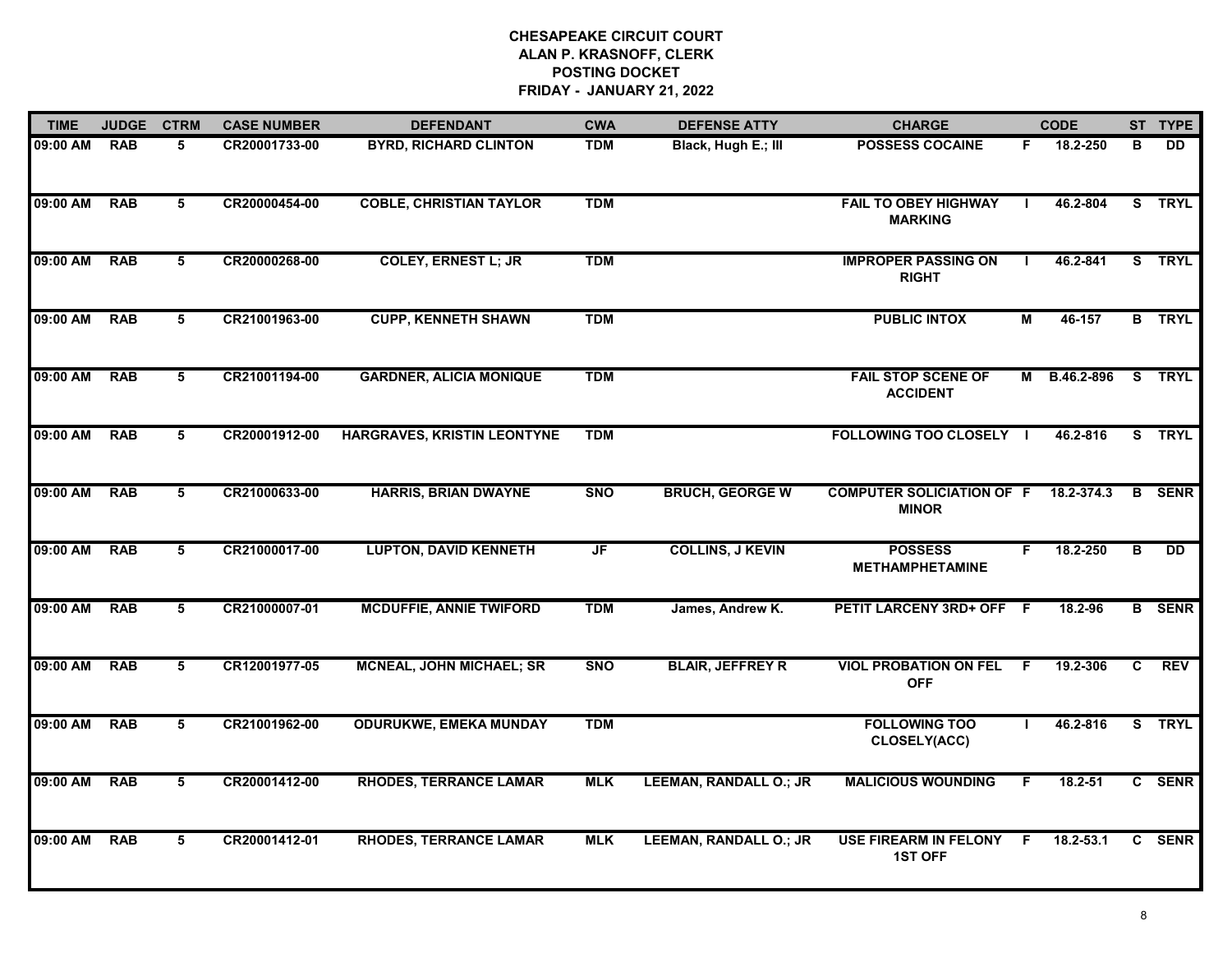| <b>TIME</b> | <b>JUDGE</b> | <b>CTRM</b> | <b>CASE NUMBER</b> | <b>DEFENDANT</b>                | <b>CWA</b> | <b>DEFENSE ATTY</b>           | <b>CHARGE</b>                                       |              | <b>CODE</b>    |              | ST TYPE     |
|-------------|--------------|-------------|--------------------|---------------------------------|------------|-------------------------------|-----------------------------------------------------|--------------|----------------|--------------|-------------|
| 09:00 AM    | <b>RAB</b>   | 5           | CR20001412-02      | <b>RHODES, TERRANCE LAMAR</b>   | <b>MLK</b> | <b>LEEMAN, RANDALL O.; JR</b> | <b>ROBBERY: RESIDENCE</b>                           | F.           | 18.2-58        |              | C SENR      |
| 09:00 AM    | <b>RAB</b>   | 5           | CR20001412-03      | <b>RHODES, TERRANCE LAMAR</b>   | <b>MLK</b> | <b>LEEMAN, RANDALL O.; JR</b> | <b>BURGLARY; CONSPIRE</b>                           | F.           | 18.2-90        |              | C SENR      |
| 09:00 AM    | <b>RAB</b>   | 5           | CR20001412-04      | <b>RHODES, TERRANCE LAMAR</b>   | <b>MLK</b> | <b>LEEMAN, RANDALL O.; JR</b> | <b>BURGLARY</b>                                     | F.           | 18.2-90        |              | C SENR      |
| 09:00 AM    | <b>RAB</b>   | 5           | CR21000927-00      | <b>STARKS, FELICIA DINISE</b>   | <b>TDM</b> |                               | <b>NO DRIVERS LICENSE</b>                           | М            | 46.2-300       |              | S TRYL      |
| 09:00 AM    | <b>RAB</b>   | 5           | CR21000927-01      | <b>STARKS, FELICIA DINISE</b>   | <b>TDM</b> |                               | <b>SPEEDING 78/55</b>                               | $\mathbf{L}$ | C.46.2-870     |              | S TRYL      |
| 09:00 AM    | <b>RAB</b>   | 5           | CR10000312-05      | <b>STONEMAN, DAVID LYNN; JR</b> | <b>SNO</b> | Jones, David L.               | <b>PROB VIOL (STATUTORY</b><br><b>BURGLARY)</b>     | F            | 19.2-306       | C.           | <b>REV</b>  |
| 09:00 AM    | <b>RAB</b>   | 5           | CR10000312-06      | <b>STONEMAN, DAVID LYNN; JR</b> | <b>SNO</b> | Jones, David L.               | <b>PROB VIOL (GRAND</b><br><b>LARCENY)</b>          | F            | 19.2-306       | C            | <b>REV</b>  |
| 09:00 AM    | <b>RAB</b>   | $5^{\circ}$ | CR10000312-07      | <b>STONEMAN, DAVID LYNN; JR</b> | <b>SNO</b> | Jones, David L.               | <b>PROB VIOL (DAMAGE</b><br>PROPERTY)               | F.           | 19.2-306       | C.           | <b>REV</b>  |
| 09:00 AM    | <b>RAB</b>   | 5           | CR20000376-00      | <b>SWAIN, CURDARIUS R</b>       | <b>TDM</b> |                               | <b>RECKLESS DRIVING 93/60</b>                       | M            | A.46.2-862     | S.           | <b>TRYL</b> |
| 09:00 AM    | <b>RAB</b>   | 5           | CR21000948-00      | <b>SWAIN, CURDARUIS RAYMON</b>  | <b>TDM</b> |                               | <b>SPEEDING 77/55</b>                               |              | $C.46.2 - 870$ |              | S TRYL      |
| 09:00 AM    | <b>MATA</b>  | 6           | CR19001919-03      | <b>BETHEA, KELVIN LAMONT</b>    | <b>EEM</b> | <b>TINGLE, LESLEE</b>         | <b>VIOL PROBATION ON FEL</b><br><b>OFF</b>          | -F           | 19.2-306       | C            | <b>REV</b>  |
| 09:00 AM    | <b>MATA</b>  | 6           | CR21001391-00      | <b>BRYANT, VINCENT JERMAINE</b> | <b>PLS</b> | <b>BLACK, HUGH E; III</b>     | STRANGLE: WOUND/INJURY F<br><b>RESULTS</b>          |              | 18.2-51.6      | $\mathbf{o}$ | <b>MOT</b>  |
| 09:00 AM    | <b>MATA</b>  | 6           | CR21001391-01      | <b>BRYANT, VINCENT JERMAINE</b> | <b>PLS</b> | <b>BLACK, HUGH E; III</b>     | <b>ASSAULT &amp; BATTERY-FAM M</b><br><b>MEMBER</b> |              | 18.2-57.2      | B            | MOT         |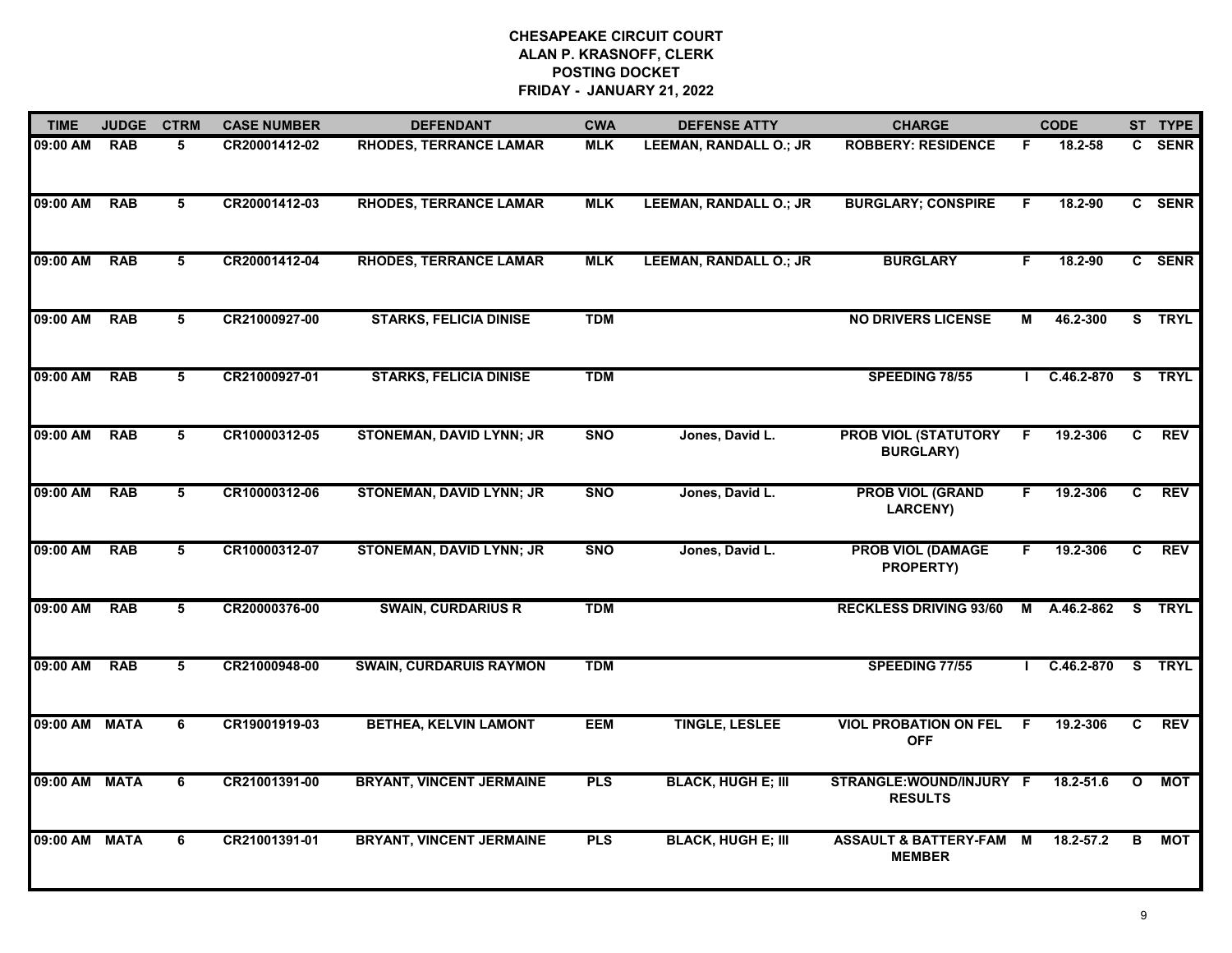| <b>TIME</b>   | <b>JUDGE</b> | <b>CTRM</b>    | <b>CASE NUMBER</b> | <b>DEFENDANT</b>                               | <b>CWA</b> | <b>DEFENSE ATTY</b>        | <b>CHARGE</b>                                    |              | <b>CODE</b>   |              | ST TYPE       |
|---------------|--------------|----------------|--------------------|------------------------------------------------|------------|----------------------------|--------------------------------------------------|--------------|---------------|--------------|---------------|
| 09:00 AM      | <b>MATA</b>  | 6              | CR18001680-00      | <b>DIGGS-CHALK, EDWARD</b><br><b>CORNELIUS</b> | <b>PLS</b> | Wegman, Robert L.          | <b>BREAKING AND ENTERING F</b>                   |              | 18.2-91       | В            | <b>RR</b>     |
| 09:00 AM      | <b>MATA</b>  | 6              | CR22000092-00      | <b>DRISDOM, ANTHONY LEON; JR</b>               | <b>SPP</b> | <b>WENTWORTH, RACHEL E</b> | <b>BOND APPEAL</b>                               | $\mathbf{o}$ | 19.2-124      |              | C BOND        |
| 09:00 AM      | <b>MATA</b>  | 6              | CR21001394-00      | <b>EDWARDS, DIAMOND JONAE</b><br><b>MEGAN</b>  | <b>EEM</b> | <b>TINGLE, LESLEE</b>      | <b>ENTER HOUSE TO COMMIT F</b><br>A&B ETC.       |              | 18.2-91       |              | C TRYL        |
| 09:00 AM      | <b>MATA</b>  | 6              | CR21001394-01      | <b>EDWARDS, DIAMOND JONAE</b><br><b>MEGAN</b>  | <b>EEM</b> | <b>TINGLE, LESLEE</b>      | <b>DESTRUCT PROP W/INTENT F</b><br>$>= $1000$    |              | 18.2-137      |              | C TRYL        |
| 09:00 AM MATA |              | 6              | CR21001394-02      | <b>EDWARDS, DIAMOND JONAE</b><br><b>MEGAN</b>  | <b>EEM</b> | <b>TINGLE, LESLEE</b>      | <b>THREAT IN WRITING</b>                         | F.           | 18.2-60       |              | C TRYL        |
| 09:00 AM MATA |              | 6              | CR21001394-03      | <b>EDWARDS, DIAMOND JONAE</b><br><b>MEGAN</b>  | <b>EEM</b> | <b>TINGLE, LESLEE</b>      | <b>ASSAULT &amp; BATTERY</b>                     | М            | 18.2-57       |              | C TRYL        |
| 09:00 AM      | <b>MATA</b>  | 6              | CR21001394-04      | <b>EDWARDS, DIAMOND JONAE</b><br><b>MEGAN</b>  | <b>EEM</b> | <b>TINGLE, LESLEE</b>      | <b>VIOLATION OF PROTECTIVE M</b><br><b>ORDER</b> |              | 18.2-60.4     |              | C TRYL        |
| 09:00 AM      | <b>MATA</b>  | 6              | CR21001394-05      | <b>EDWARDS, DIAMOND JONAE</b><br><b>MEGAN</b>  | <b>EEM</b> | <b>TINGLE, LESLEE</b>      | <b>VIOLATION OF PROTECTIVE M</b><br><b>ORDER</b> |              | 18.2-60.4     |              | C TRYL        |
| 09:00 AM      | <b>MATA</b>  | 6              | CR21001394-06      | <b>EDWARDS, DIAMOND JONAE</b><br><b>MEGAN</b>  | <b>EEM</b> | <b>TINGLE, LESLEE</b>      | <b>VIOLATION OF PROTECTIVE M</b><br><b>ORDER</b> |              | $18.2 - 60.4$ |              | C TRYL        |
| 09:00 AM      | <b>MATA</b>  | 6              | CR21001394-07      | <b>EDWARDS, DIAMOND JONAE</b><br><b>MEGAN</b>  | <b>EEM</b> | <b>TINGLE, LESLEE</b>      | <b>VIOLATION OF PROTECTIVE M</b><br><b>ORDER</b> |              | 18.2-60.4     |              | C TRYL        |
| 09:00 AM MATA |              | 6              | CR21001394-08      | <b>EDWARDS, DIAMOND JONAE</b><br><b>MEGAN</b>  | <b>EEM</b> | <b>TINGLE, LESLEE</b>      | <b>VIOLATION OF PROTECTIVE M</b><br><b>ORDER</b> |              | 18.2-60.4     |              | C TRYL        |
| 09:00 AM      | <b>MATA</b>  | $\overline{6}$ | CR21001394-09      | <b>EDWARDS, DIAMOND JONAE</b><br><b>MEGAN</b>  | <b>EEM</b> | <b>TINGLE, LESLEE</b>      | <b>STALKING: FEAR OF</b><br><b>DEATH/ASSLT</b>   | Μ            | 18.2-60.3     | $\mathbf{c}$ | <b>TRYL</b>   |
| 09:00 AM      | <b>MATA</b>  | 6              | CR21001394-10      | <b>EDWARDS, DIAMOND JONAE</b><br><b>MEGAN</b>  | <b>EEM</b> | <b>TINGLE, LESLEE</b>      | <b>DESTRUCT PROP W/INTENT M</b><br><\$1000       |              | 18.2-137      |              | <b>B</b> TRYL |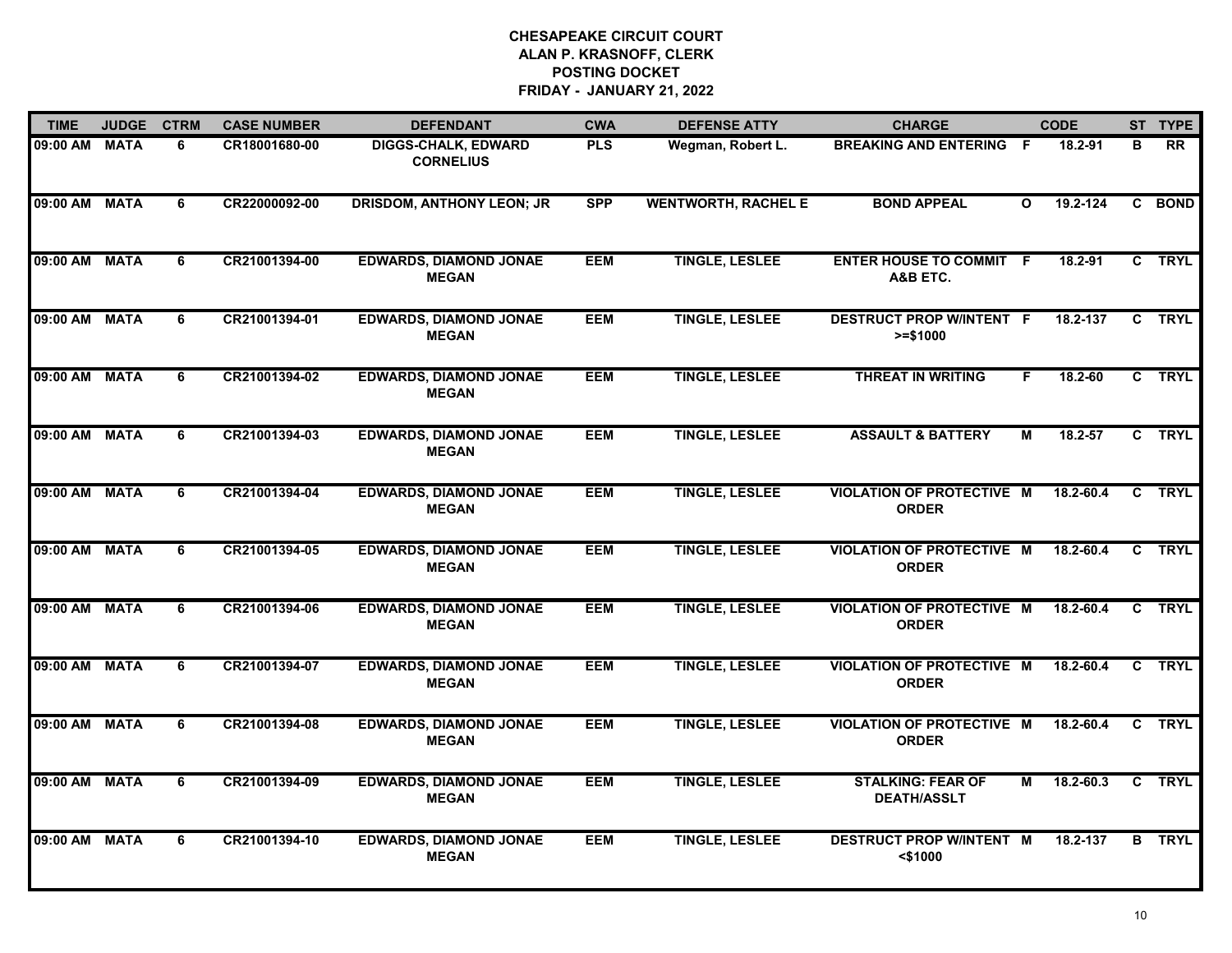| <b>TIME</b> | <b>JUDGE</b> | <b>CTRM</b> | <b>CASE NUMBER</b> | <b>DEFENDANT</b>                              | <b>CWA</b> | <b>DEFENSE ATTY</b>        | <b>CHARGE</b>                               | <b>CODE</b>              | <b>ST</b> | <b>TYPE</b> |
|-------------|--------------|-------------|--------------------|-----------------------------------------------|------------|----------------------------|---------------------------------------------|--------------------------|-----------|-------------|
| 09:00 AM    | <b>MATA</b>  | 6           | CR21001394-11      | <b>EDWARDS, DIAMOND JONAE</b><br><b>MEGAN</b> | <b>EEM</b> | <b>TINGLE, LESLEE</b>      | DESTRUCT PROP W/INTENT M<br>$<$ \$1000      | 18.2-137                 | S.        | <b>TRYL</b> |
| 09:00 AM    | <b>MATA</b>  | 6           | CR18000983-05      | <b>ELKINS, JEFFREY MITCHELL</b>               | <b>MLK</b> | <b>HERNANDEZ, DONNA E</b>  | <b>VIOL PROBATION ON FEL</b><br><b>OFF</b>  | 19.2-306<br>E            | В         | <b>REV</b>  |
| 09:00 AM    | <b>MATA</b>  | 6           | CR18000983-06      | <b>ELKINS, JEFFREY MITCHELL</b>               | <b>MLK</b> | <b>HERNANDEZ, DONNA E</b>  | <b>VIOL PROBATION ON FEL</b><br><b>OFF</b>  | 19.2-306<br>E            | в         | <b>REV</b>  |
| 09:00 AM    | <b>MATA</b>  | 6           | CR18000983-07      | <b>ELKINS, JEFFREY MITCHELL</b>               | MLK        | <b>HERNANDEZ, DONNA E</b>  | <b>VIOL PROBATION OF MISD</b><br><b>OFF</b> | 19.2-306<br>M            | В         | <b>REV</b>  |
| 09:00 AM    | <b>MATA</b>  | 6           | CR18000983-08      | <b>ELKINS, JEFFREY MITCHELL</b>               | <b>MLK</b> | <b>HERNANDEZ, DONNA E</b>  | <b>VIOL PROBATION OF MISD</b><br><b>OFF</b> | 19.2-306<br>м            | B.        | <b>REV</b>  |
| 09:00 AM    | <b>MATA</b>  | 6           | CR22000093-00      | <b>GUTIERREZ, ADRIAN PAUL</b>                 | <b>SPP</b> | <b>WENTWORTH, RACHEL E</b> | <b>BOND APPEAL</b>                          | 19.2-124<br>$\mathbf{o}$ | C.        | <b>BOND</b> |
| 09:00 AM    | <b>MATA</b>  | 6           | CR18001417-00      | <b>MURRAY, LAKECHIA NICOLE</b>                | <b>PLS</b> | Spencer, Jo Anne L.        | <b>OBTAIN MONEY FALSELY</b>                 | 18.2-178<br>E            | C.        | RR          |